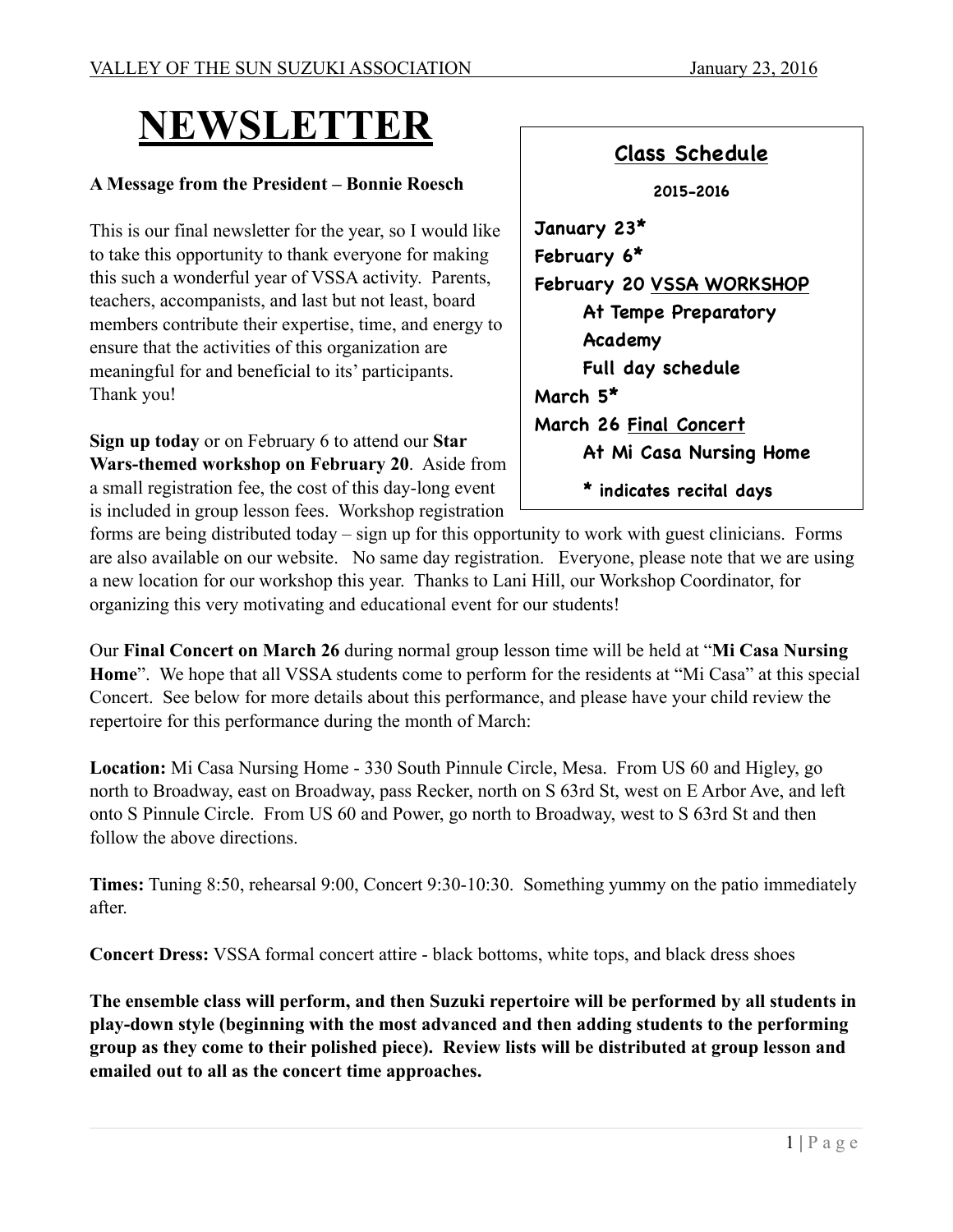## **VSSA RECITALS**

#### **Notes for Parents:**

- Recitals take place in the gym between classes at VSSA group lessons.
- Your child's piece should be polished, performance-ready, and approved by your private lesson teacher. *Remember that the best recital piece may not be your child's most recent; consider a piece your child learned several months ago and has had the chance to really polish.*
- Your private teacher will be contacted approximately two weeks prior to your child's recital to confirm the piece that your child will play. You will be cc'd on the email if you provided an email address for parent and teacher.
- Performers are encouraged to dress nicely, but black and white is not required.
- Piano accompaniment is available. Should you need to rehearse prior to the recital, contact Martha.
- If your child is playing a piece that is not in the Suzuki literature, please bring the piano part with you.
- If you need to reschedule or would like to add a recital for a student who did not sign up by the deadline, contact Martha to be placed on a waiting list.
- Please remind children in the audience of proper recital etiquette. Please exit and enter between pieces. If you need to use the restroom during the recital, please enter from the doors outside the gym.

### **2015-2016 Recital Schedule**

#### **January 23, 2016**

Alex Davi Megan Davi Sarah Davi Tessa Letham Audrey Fees

Willem Weiss Ellie Weiss

### **February 6, 2016**

Joshua Turley Rebecca Turley Hannah Turley Kate Christensen Hannah Hill Karlie Wilcox Madison Wilcox

### **March 5, 2016**

Sam Ellingson Khloe Sundaram Heather Vogler Lisa Vogler Jessica Vogler

If your child's name is spelled incorrectly above, please let Martha know so it can be fixed for the recital certificate! Also, please let me know if your child's name is missing, and we will get it right into a recital. Thank you all for preparing your children for recital success!

### **Questions?**

Contact Martha Vogler at vogler9@gmail.com (preferred ), 480-207-1159, or 480-233-3769.

**Many thanks** to parent volunteer Sara Turley for providing piano accompaniment!

If your child has not yet performed, and you do not see their name on this calendar, please contact Martha Vogler asap at vogler9@gmail.com (preferred) or 480-207-1159, so she can add them to the schedule. We don't want to leave anyone off, and we'd love the chance to hear everyone perform. Thank you.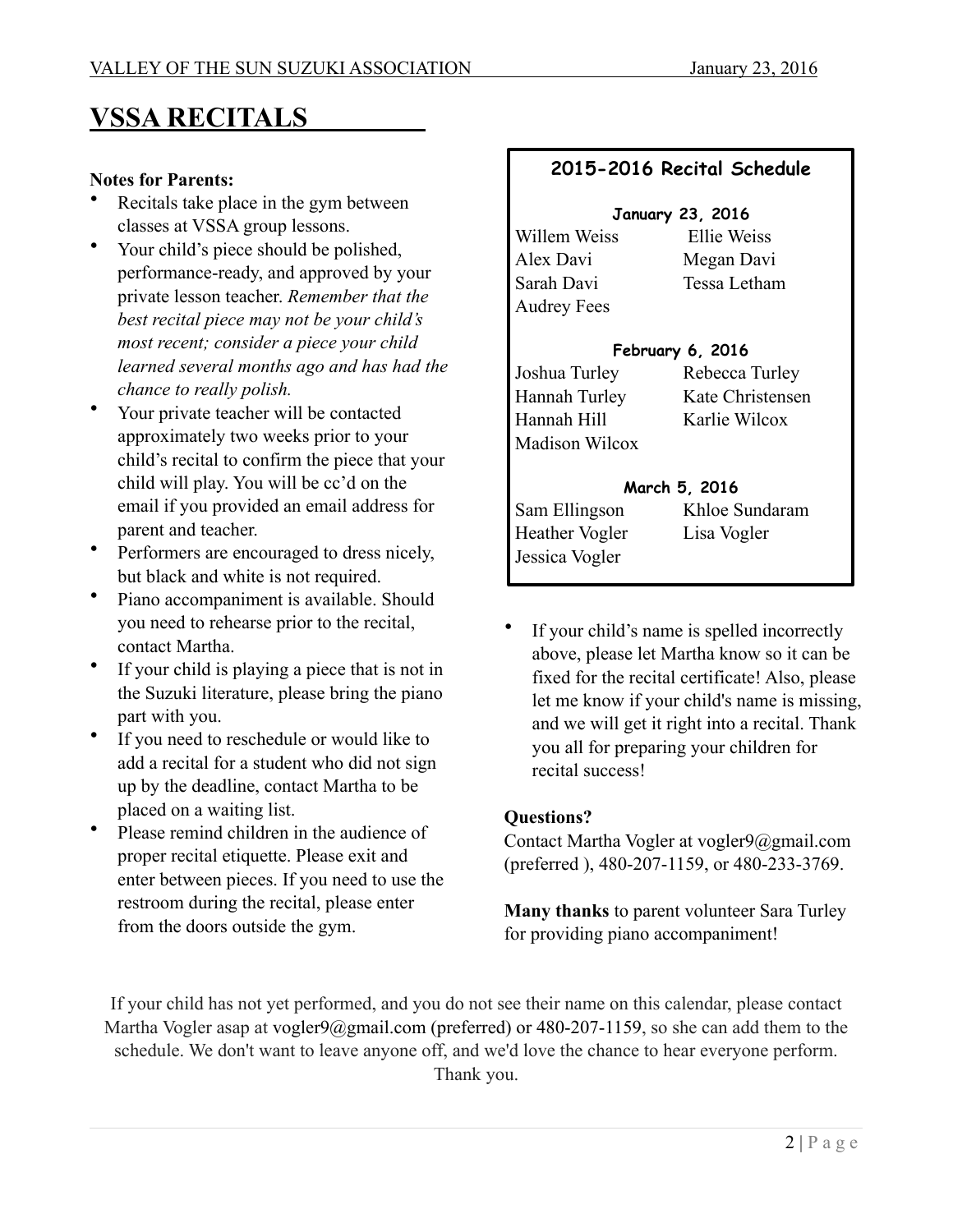# **Valley of the Sun Suzuki Workshop 2016!**

## **SAVE THE DAY: Saturday, February 20, 2016 8:30 a.m. to 3:30 p.m. Theme: Suzuki Loves Star Wars!**

Plan on attending VSSA's annual winter workshop in Tempe, Arizona. Join us in welcoming our guest clinicians for a day of fun and learning. The winter workshop helps provide a little break from your everyday routine, and you get to spend the day with other Suzuki families. It's a great time for parents to network about practice tips and for the students to see others Suzuki students in action!

Guest clinicians Violin: Leslie Turner, Laura Tagawa, Karin Hallberg, Carol Sue McKenzie Cello: Pamela Richardson Music and Movement: Cathy Shepherd

The day for most students will consist of:

- o a group class
- o a masterclass for those playing Song of the Wind and beyond
- o a music/movement class
- o an ensemble performance class, to practice Star Wars music!
- o a final concert

Students who play Twinkle through Song of the Wind will have the same schedule, but without a masterclass.

Included in tuition: classes listed above; lunch and snack; T-shirt.

Registration forms will be posted on the VSSA website www.valleysuzuki.org/for-parents.html by January 23, 2016. Postmark due date for registrations is Feb 10; late fee after that.

 $\_$  , and the contribution of the contribution of the contribution of the contribution of  $\mathcal{L}_\text{max}$ 

Any questions? Contact Lani Hill, [bluemesa@byu.net](mailto:bluemesa@byu.net) or 480-688-9285 (cell).

### **Workshop Bonus: Prize Raffle and Tuition Drawing!**

Tuition Drawing: 1/2 of total amount donated will be awarded as winner's scholarship prize. The other 1/2 will go to VSSA's operating budget. Example: \$100 total donated for ticket entries = \$50 scholarship for 2016-2017 VSSA group lessons!

Raffle: We need donations of nonperishable items for prizes. Please contact Lani Hill or bring them to group lessons on Feb 6th. For any perishable items, please let Lani know before the Workshop date, and bring them to the Workshop on the 20th.